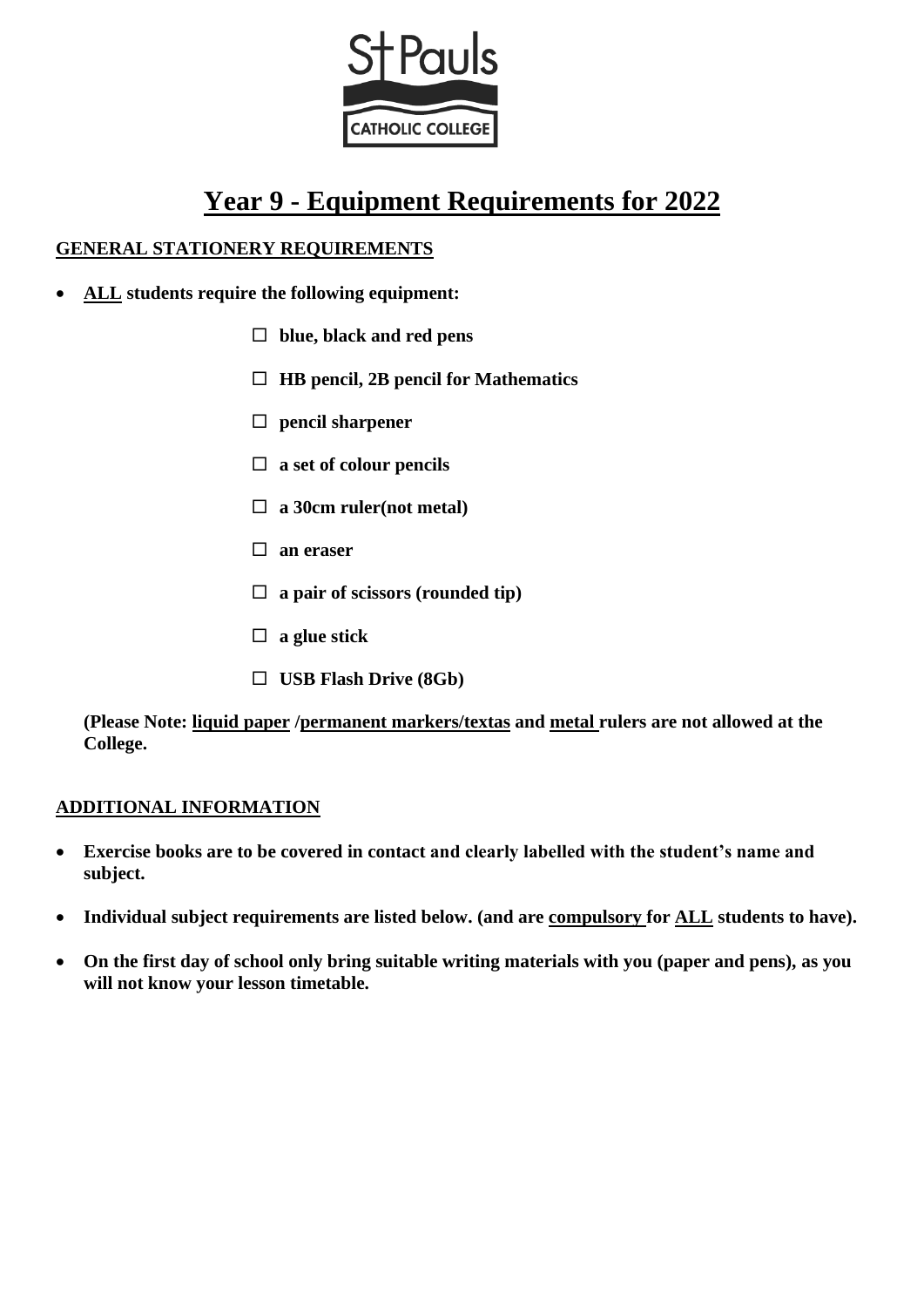## **Religious Education**

 $\Box$  1 x240 page A4 exercise book

## **Commerce**

 $\Box$  1 x 144 page A4 exercise book.

#### **English**

- 1 x 196 page exercise book. **or** A4 lecture book/folder.
- $\Box$  A Folder to keep copies of worksheets, booklets, assignments, drafts etc

#### **Food Technology**

- $\Box$  1 x A4 Lecture book.
- $\Box$  Black apron and food container
- **Geography Australian (**Semester Two)
	- $\Box$  1 x 144 page A4 exercise book.
- **History Australian** (Semester One)

 $\Box$  1 x 144 page A4 exercise book.

## **Elective History**

 $\Box$  1 x 144 page A4 exercise book.

#### **Mathematics**

- $\Box$  2 x 196 page 5mm grid A4 exercise book, covered with contact. One for each Semester.
- $\Box$  Protractor, compass, set square.
- Casio  $fx-82AU$  plus II Calculator (from previous years)

#### **Music**

- $\Box$  1 x 96 page Music exercise book.
- $\Box$  1 x Pocket size Music Dictionary (or App)

## **PDHPE**

- $\Box$  1 x 96 page A4 exercise book.
- $\Box$  Full college sports uniform (spare recommended).
- $\Box$  College Hat/Cap

## **Science**

 $\Box$  2 x 128 page stabled A4 binder book stapled, covered in contact one for each semester.

## **Physical Activity and Sport Studies**

- $\Box$  1 x 96 page A4 exercise book.
- $\Box$  Full College Sports Uniform Must have at least 2 Sport Uniforms.
- $\Box$  College Hat/Cap

## **Graphics Technology**

- $\square$  Drawing equipment will be made available through the College
- $\Box$  2 x H, 2 x B and 2 x HB pencils
- $\Box$  1 x 96 page A4 lecture pad

## **Industrial Technology - Timber**

- $\Box$  1 x 96 page A4 lecture book
- $\Box$  Workshop Blue apron, safety goggles, dust masks, earmuffs/earplug and job bag (old pillowcase)